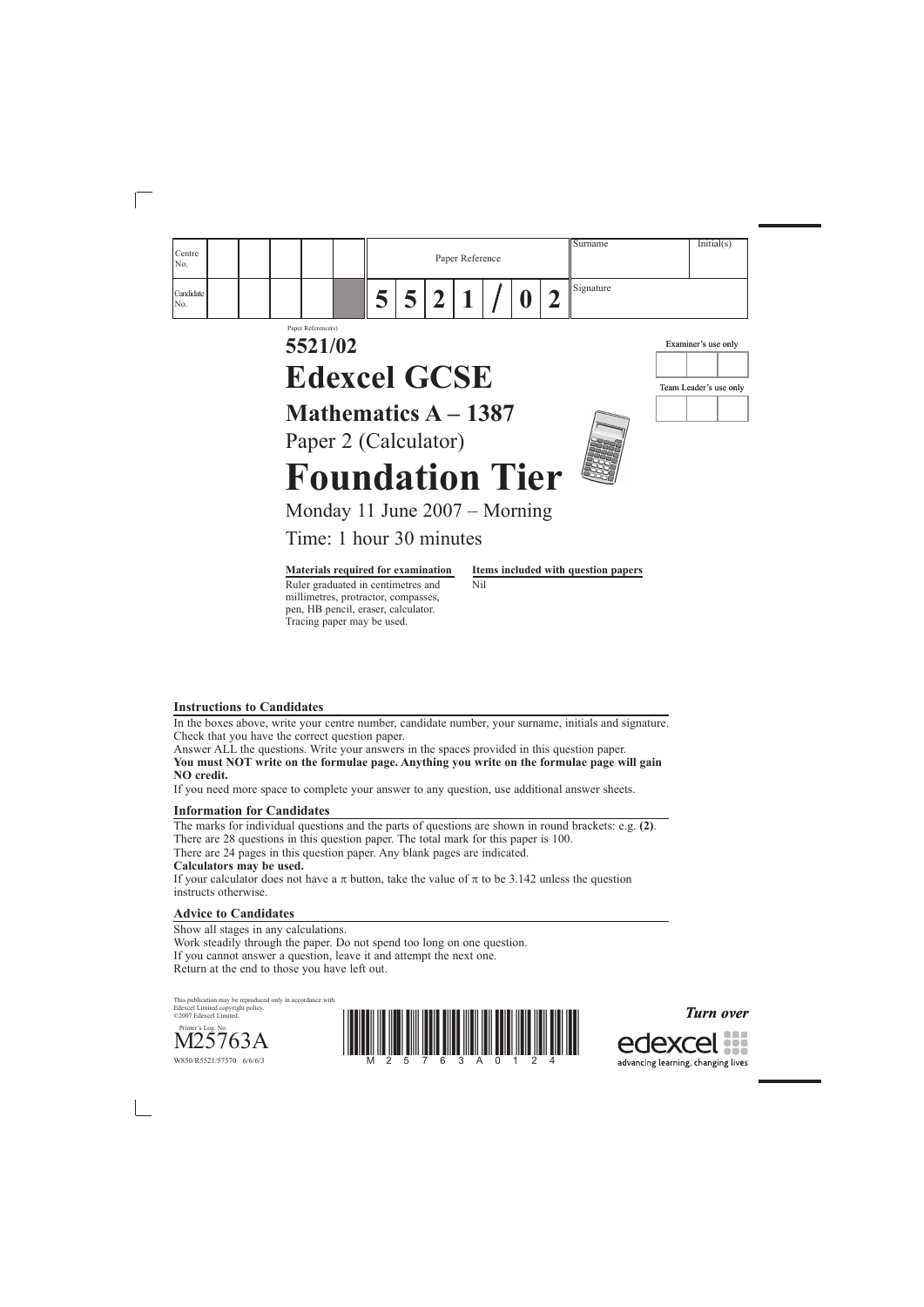

**GCSE Mathematics 1387/8**

Formulae: Foundation Tier

**You must not write on this formulae page. Anything you write on this formulae page will gain NO credit.**

*a*  $\rightarrow$ *hb*

Area of trapezium =  $\frac{1}{2}(a+b)h$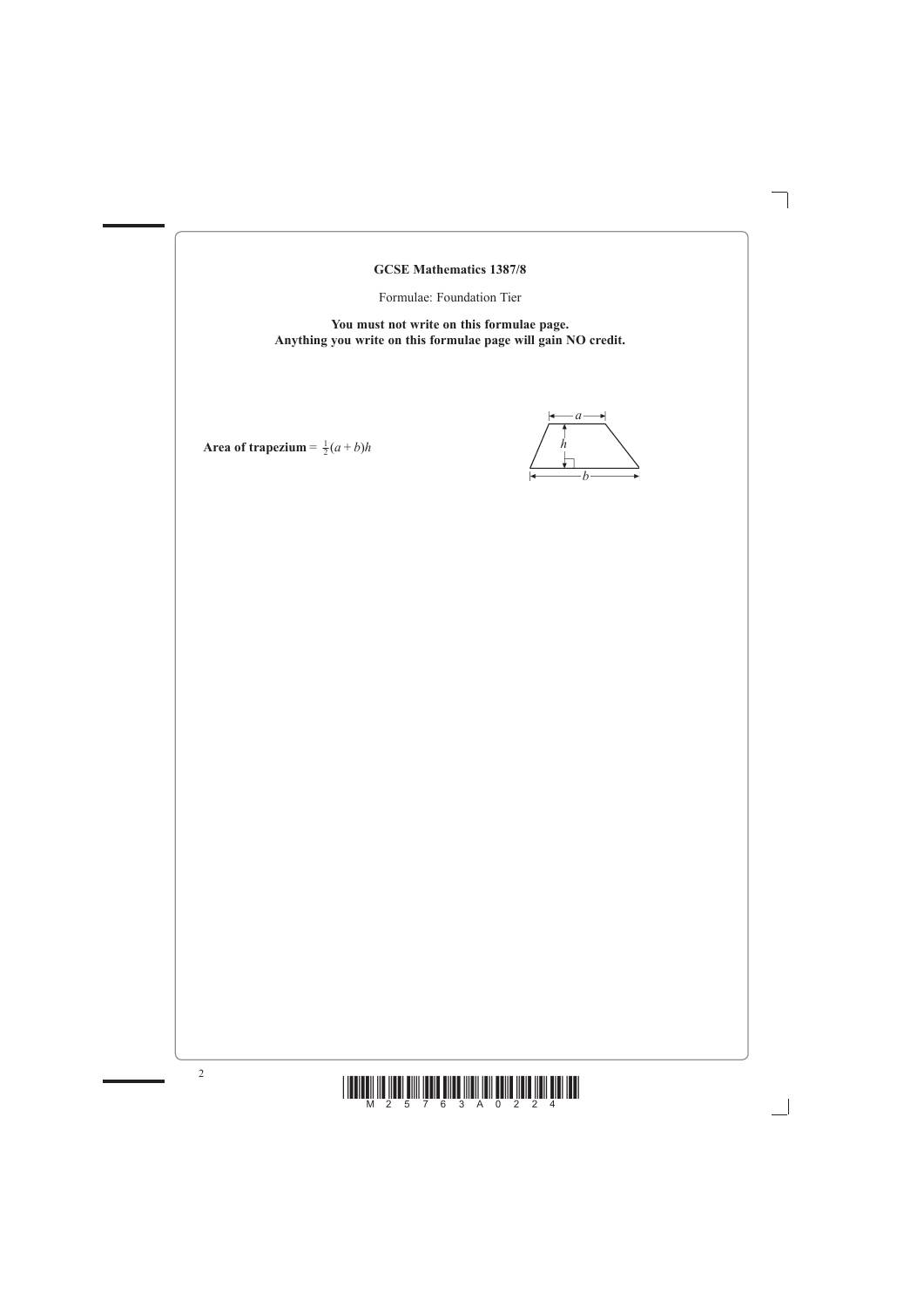

|                                                             | Answer ALL TWENTY EIGHT questions.              |                |                |   |                  |     | Leave<br>blank |
|-------------------------------------------------------------|-------------------------------------------------|----------------|----------------|---|------------------|-----|----------------|
|                                                             | Write your answers in the spaces provided.      |                |                |   |                  |     |                |
|                                                             | You must write down all stages in your working. |                |                |   |                  |     |                |
| Here are some patterns made using sticks.                   |                                                 |                |                |   |                  |     |                |
| $ \square $ $ \square $ $ \square $ $ \square $ $ \square $ |                                                 |                |                |   |                  |     |                |
| Pattern number 1                                            | Pattern number 2                                |                |                |   | Pattern number 3 |     |                |
| Pattern number 4<br>(b) Complete the table.                 |                                                 |                |                |   |                  | (1) |                |
| Pattern number                                              | 1                                               | $\overline{2}$ | $\overline{3}$ | 4 | 5                |     |                |
| Number of sticks                                            | 4                                               | 7              | 10             |   |                  |     |                |
| (c) How many sticks are used in Pattern number 10?          |                                                 |                |                |   |                  | (1) |                |
|                                                             |                                                 |                |                |   |                  |     |                |
|                                                             |                                                 |                |                |   |                  | (1) | Q1             |

 $\overline{\Box}$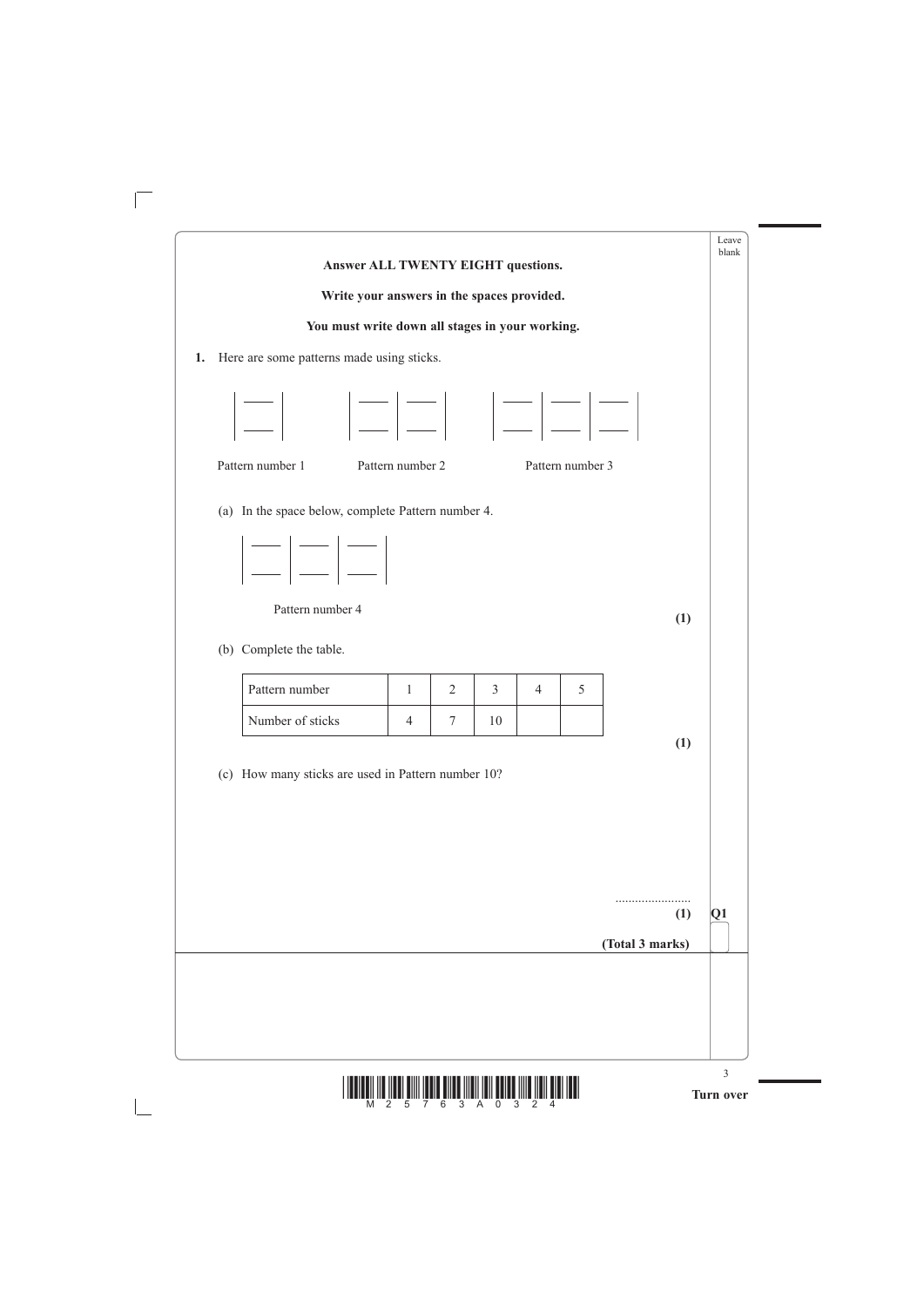



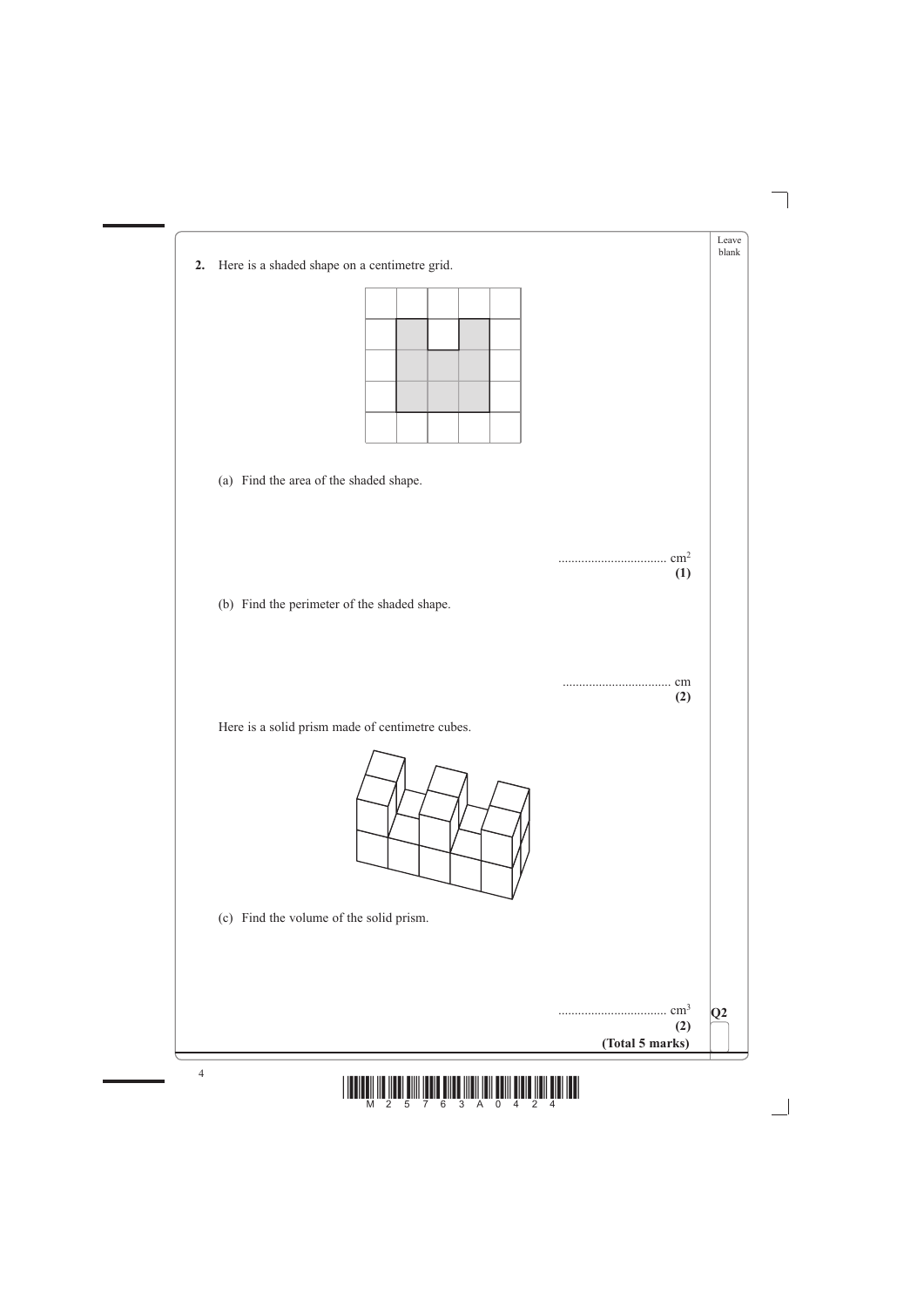

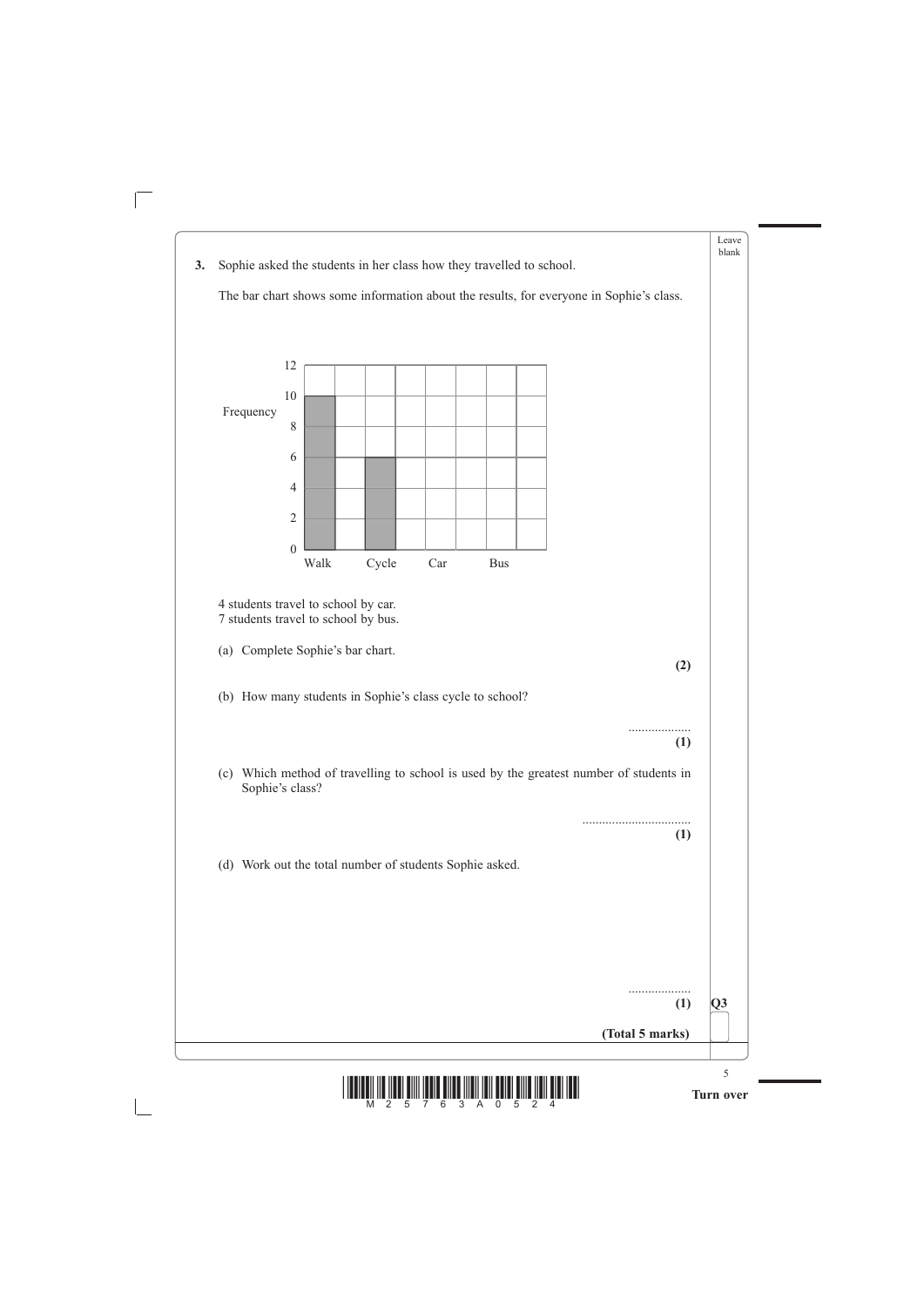

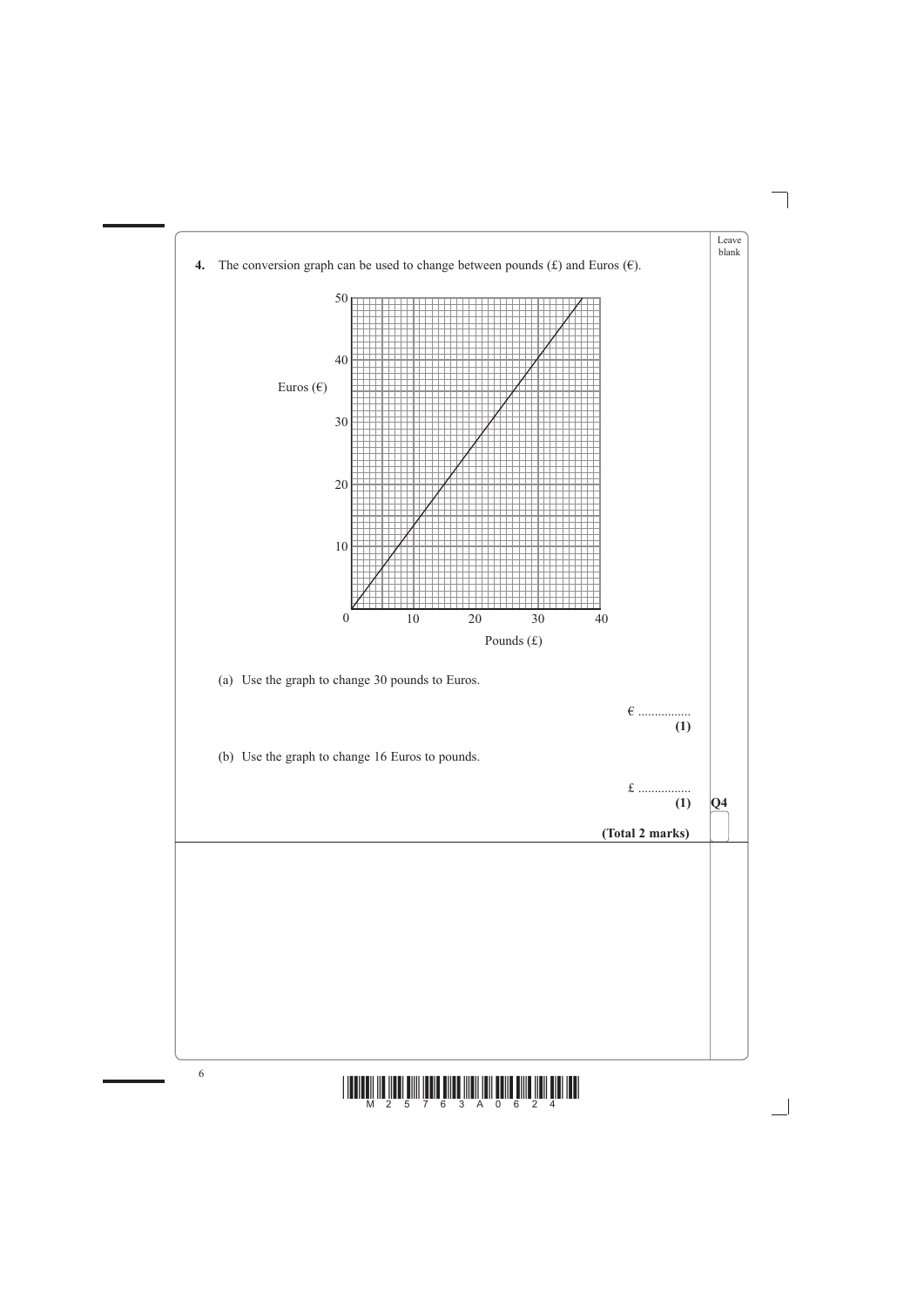

| 5. | Charlotte worked out the sum of some consecutive odd numbers starting with 1.<br>She put her results in a table. |              |                 | Leave<br>blank |
|----|------------------------------------------------------------------------------------------------------------------|--------------|-----------------|----------------|
|    | Sum of the first odd number                                                                                      | $\mathbf{1}$ | $= 1$           |                |
|    | Sum of the first 2 odd numbers                                                                                   | $1 + 3$      | $=4$            |                |
|    | Sum of the first 3 odd numbers $1 + 3 + 5$                                                                       |              | $= 9$           |                |
|    | Sum of the first 4 odd numbers $1+3+5+7$                                                                         |              | $= 16$          |                |
|    | Sum of the first 5 odd numbers $1+3+5+7+9$                                                                       |              | $= 25$          |                |
|    | Sum of the first 6 odd numbers                                                                                   |              |                 |                |
|    | (a) Complete the bottom row of the table.                                                                        |              |                 |                |
|    | (b) What is the special name for the numbers $1, 4, 9, 16, 25$ ?                                                 |              |                 | Q5<br>(1)      |
|    |                                                                                                                  |              | (Total 3 marks) |                |
| 6. | Here is a triangle.<br>Draw a line of symmetry on the triangle.                                                  |              |                 |                |

 $\overline{\Box}$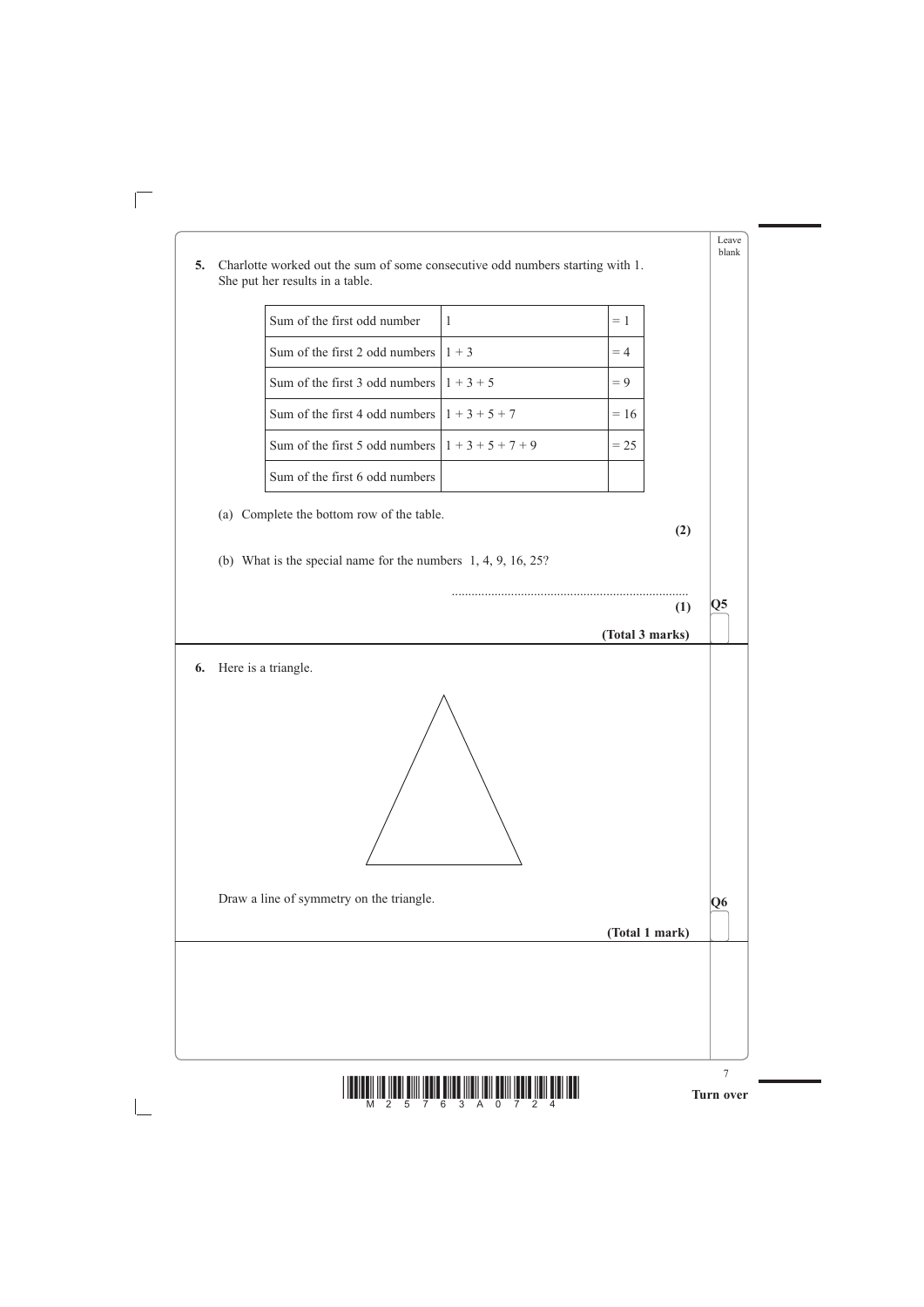Leave blank

8



# **7.** Here is part of a railway timetable.

| Manchester     |       |       | 0515   0606   0645   0705   0715 |       |       | 0745  |
|----------------|-------|-------|----------------------------------|-------|-------|-------|
| Stockport      | 05 26 |       | $\vert 0616 \vert 0655 \vert$    | 0715  | 07 25 | 07 55 |
| Macclesfield   | 05 39 | 06 29 | 07 08                            |       | 07 38 | 08 08 |
| Stoke-on-Trent | 05 54 | 06 45 | 07 24                            |       | 07 54 | 08 24 |
| Stafford       | 06 12 |       | 0741                             |       | 08 11 |       |
| London Euston  | 08 07 | 08 26 | 09 06                            | 09 11 | 09 50 | 10 08 |

A train leaves Manchester at 06 45

(a) (i) At what time should this train get to London Euston?

.................................

(ii) How long should it take to travel between Manchester and Stoke-on-Trent?

.................... minutes **(2)**

 Mark has to go to a meeting in Stafford. He will catch the train in Stockport. He needs to arrive in Stafford **before** 08 00

(b) Write down the time of the latest train he can catch from Stockport.

................................. **(1)**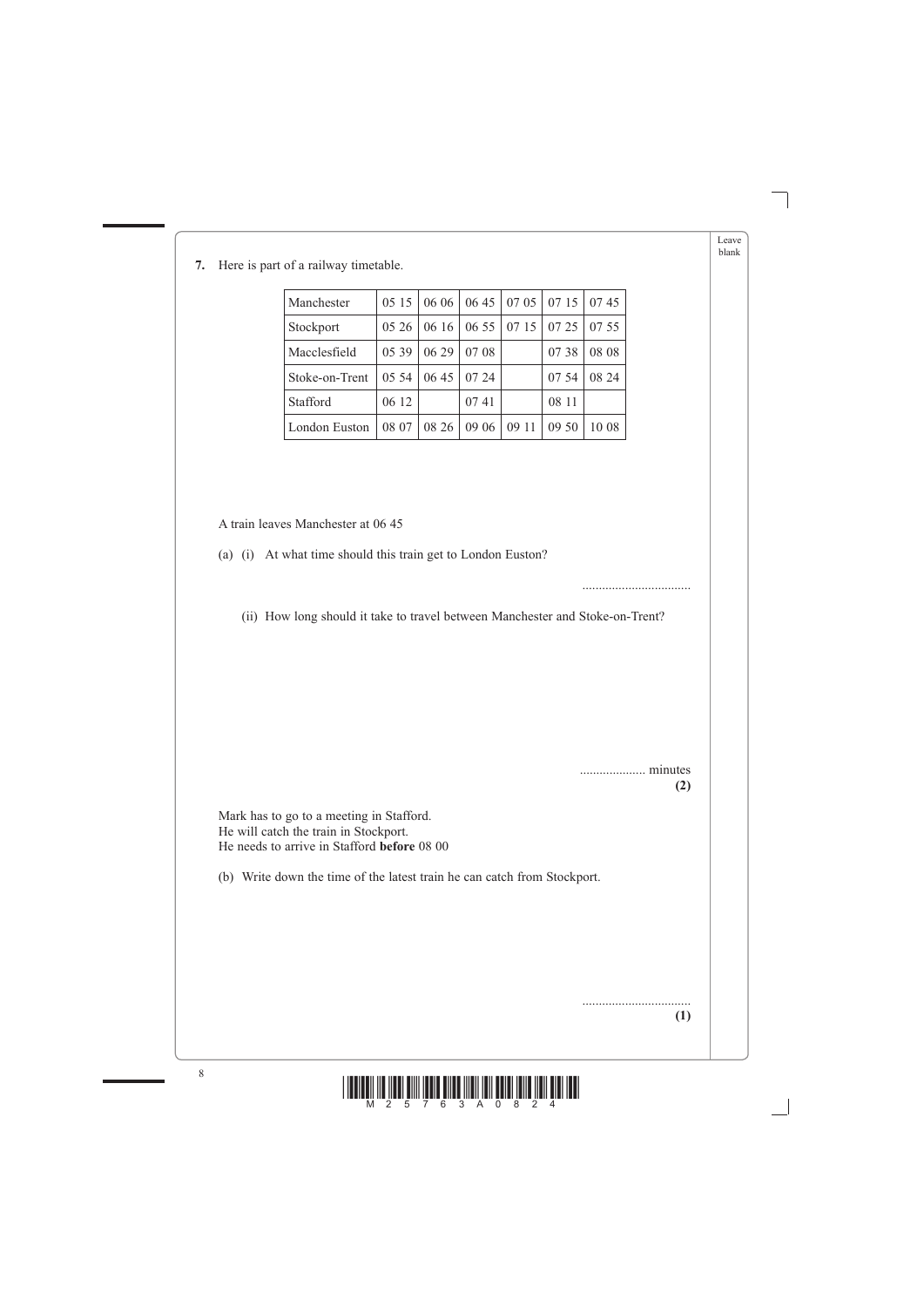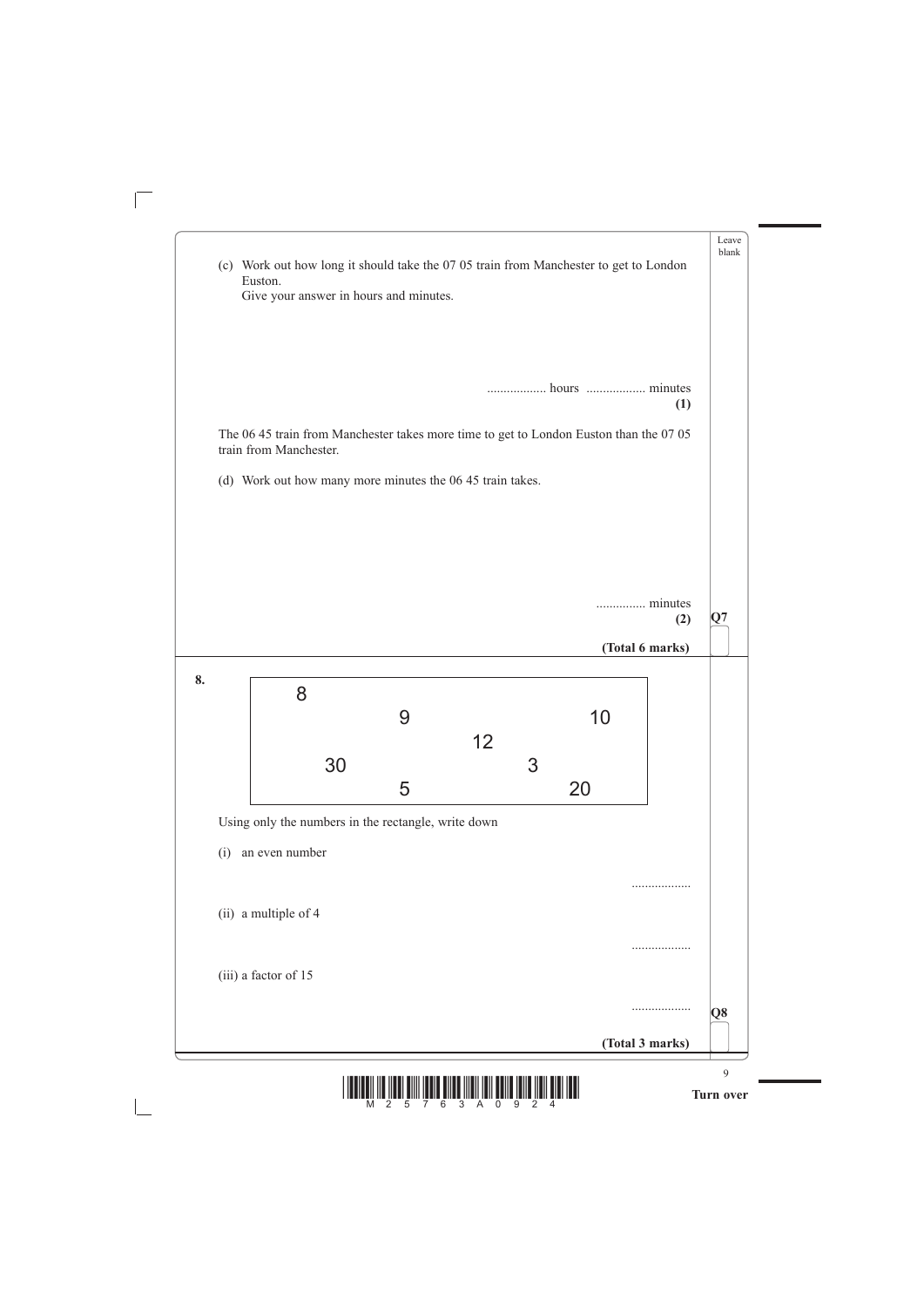

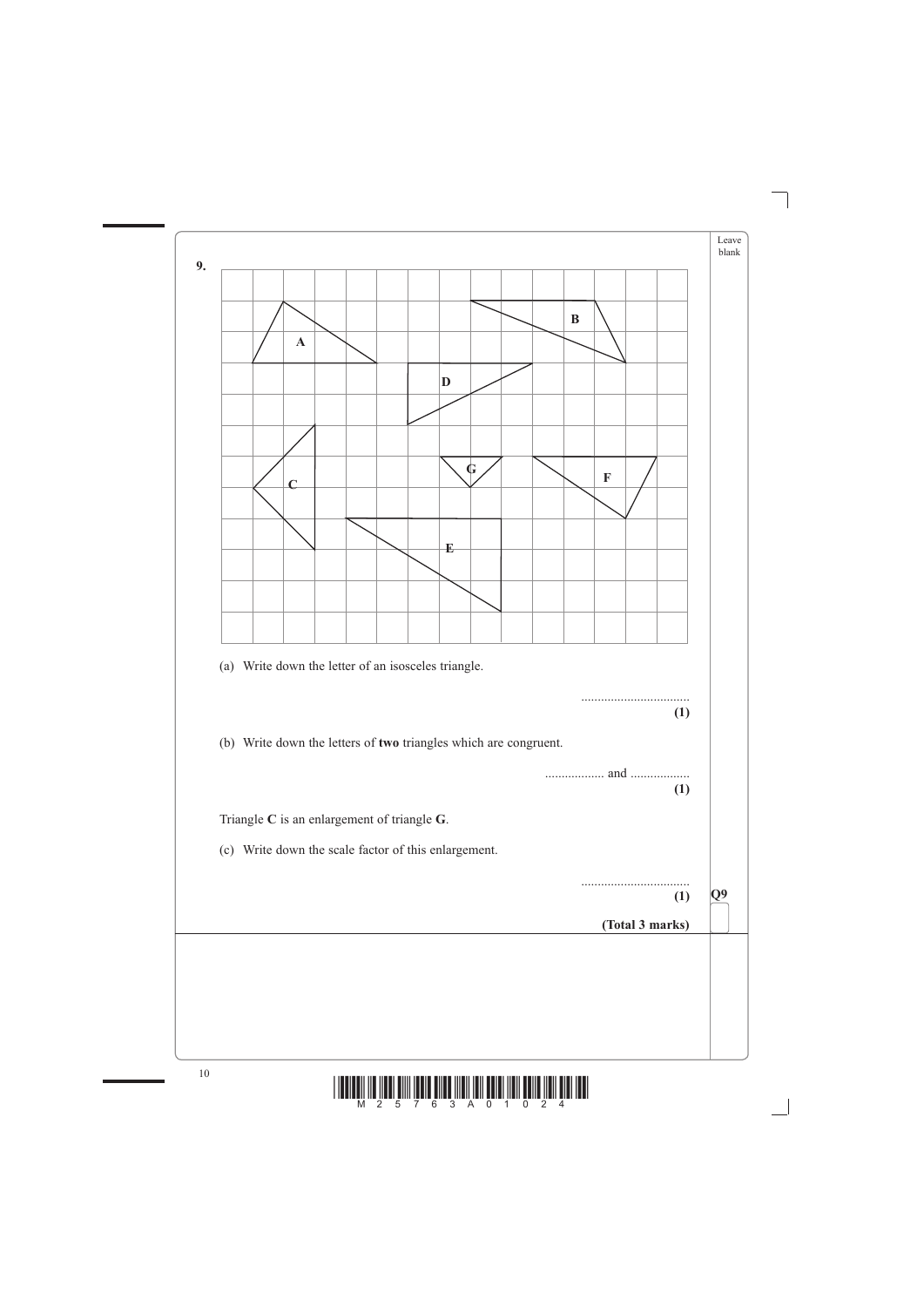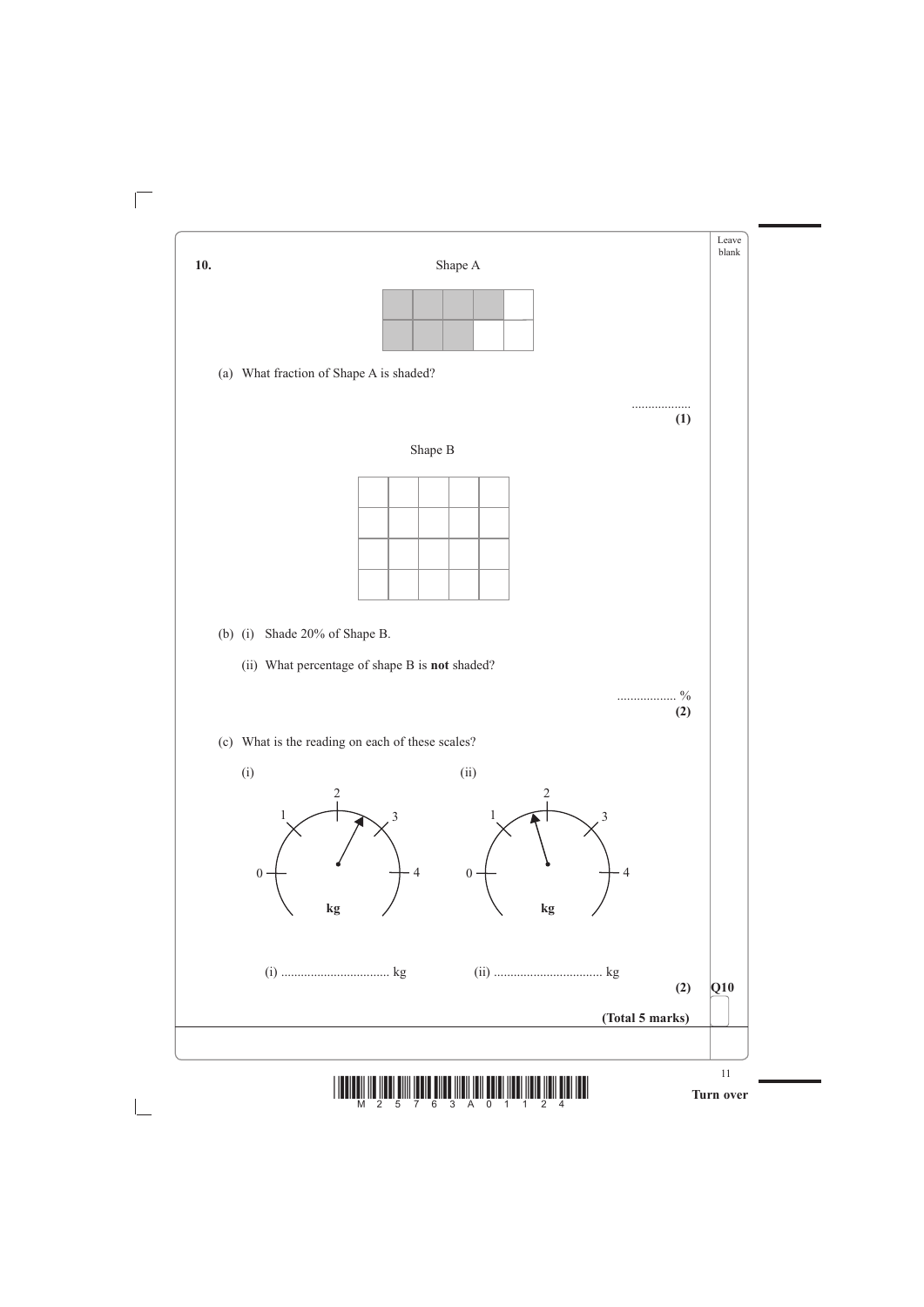

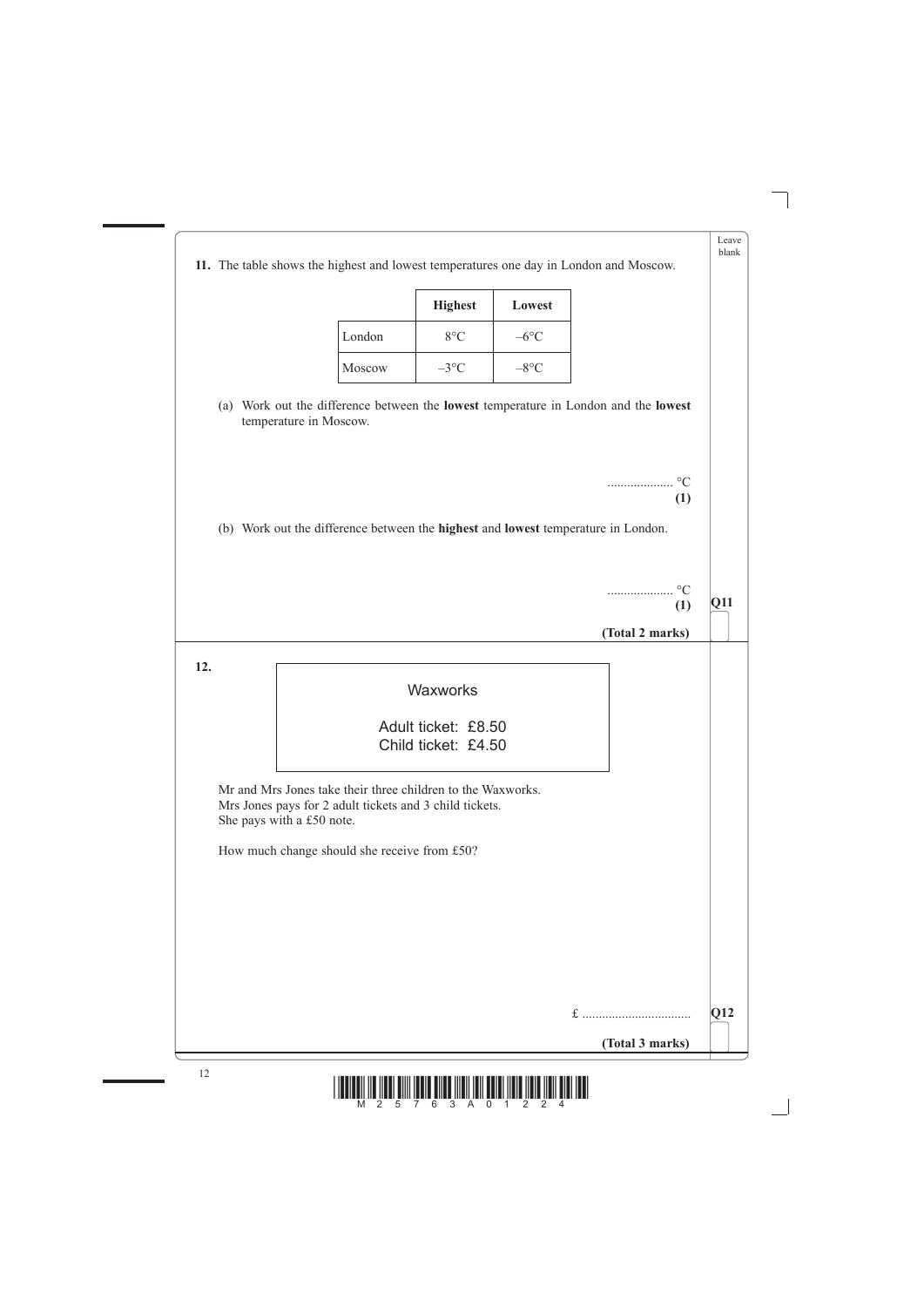



 $\sqrt{2}$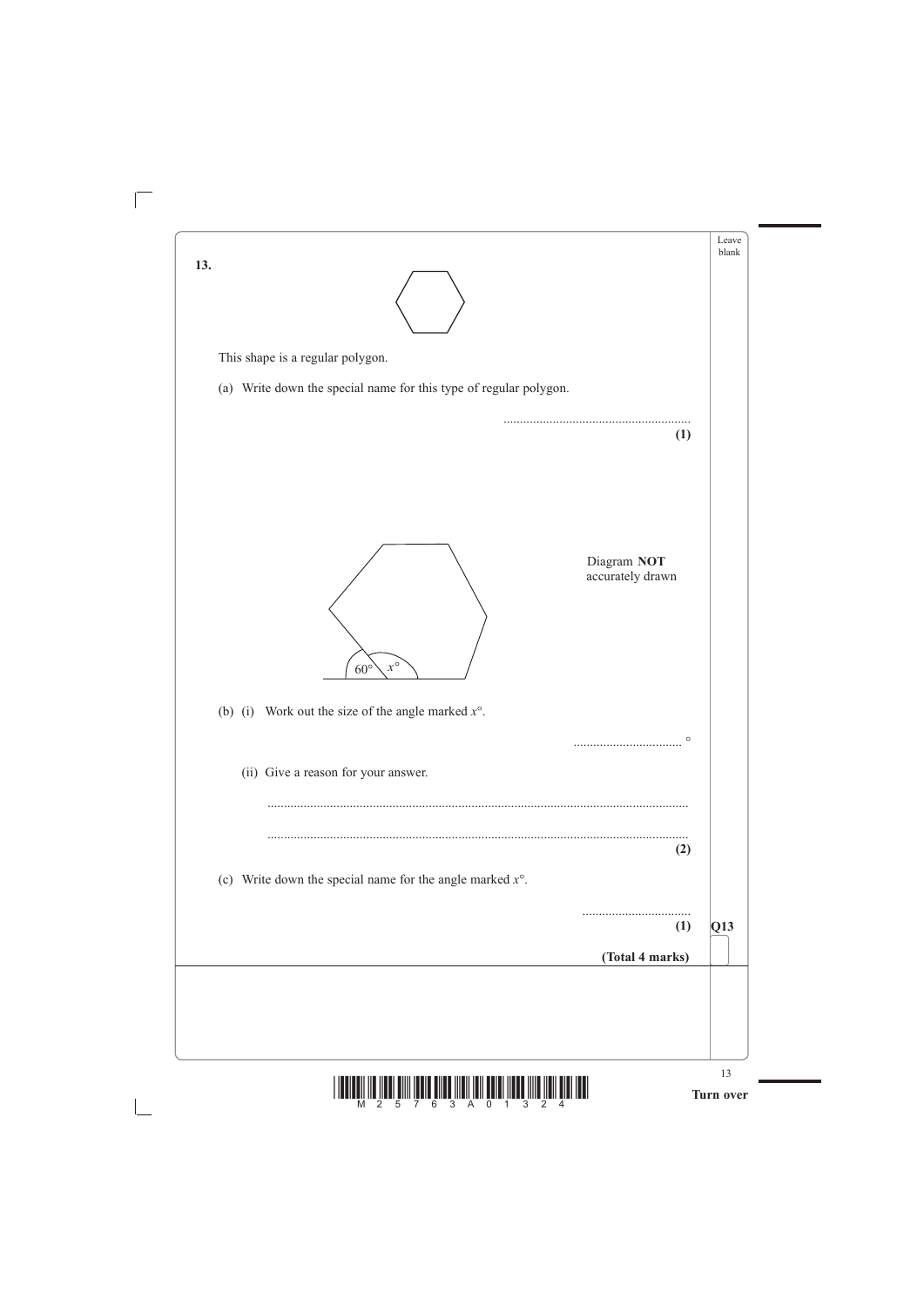

| 2 4 6 3 3 4 2 5<br>$\overline{3}$<br>$\overline{4}$<br>(a) Work out the median of his scores.<br>.<br>(2)<br>(b) Work out the mean of his scores.<br>(2)<br>(c) Work out the range of his scores.<br>(1) |  | 14. Peter rolled a 6-sided dice ten times.<br>Here are his scores. |  |  |  |  | blank |
|----------------------------------------------------------------------------------------------------------------------------------------------------------------------------------------------------------|--|--------------------------------------------------------------------|--|--|--|--|-------|
|                                                                                                                                                                                                          |  |                                                                    |  |  |  |  |       |
|                                                                                                                                                                                                          |  |                                                                    |  |  |  |  |       |
|                                                                                                                                                                                                          |  |                                                                    |  |  |  |  |       |
|                                                                                                                                                                                                          |  |                                                                    |  |  |  |  |       |
|                                                                                                                                                                                                          |  |                                                                    |  |  |  |  |       |
|                                                                                                                                                                                                          |  |                                                                    |  |  |  |  |       |
|                                                                                                                                                                                                          |  |                                                                    |  |  |  |  |       |
|                                                                                                                                                                                                          |  |                                                                    |  |  |  |  |       |
| (Total 5 marks)                                                                                                                                                                                          |  |                                                                    |  |  |  |  | Q14   |
|                                                                                                                                                                                                          |  |                                                                    |  |  |  |  |       |
|                                                                                                                                                                                                          |  |                                                                    |  |  |  |  |       |
|                                                                                                                                                                                                          |  |                                                                    |  |  |  |  |       |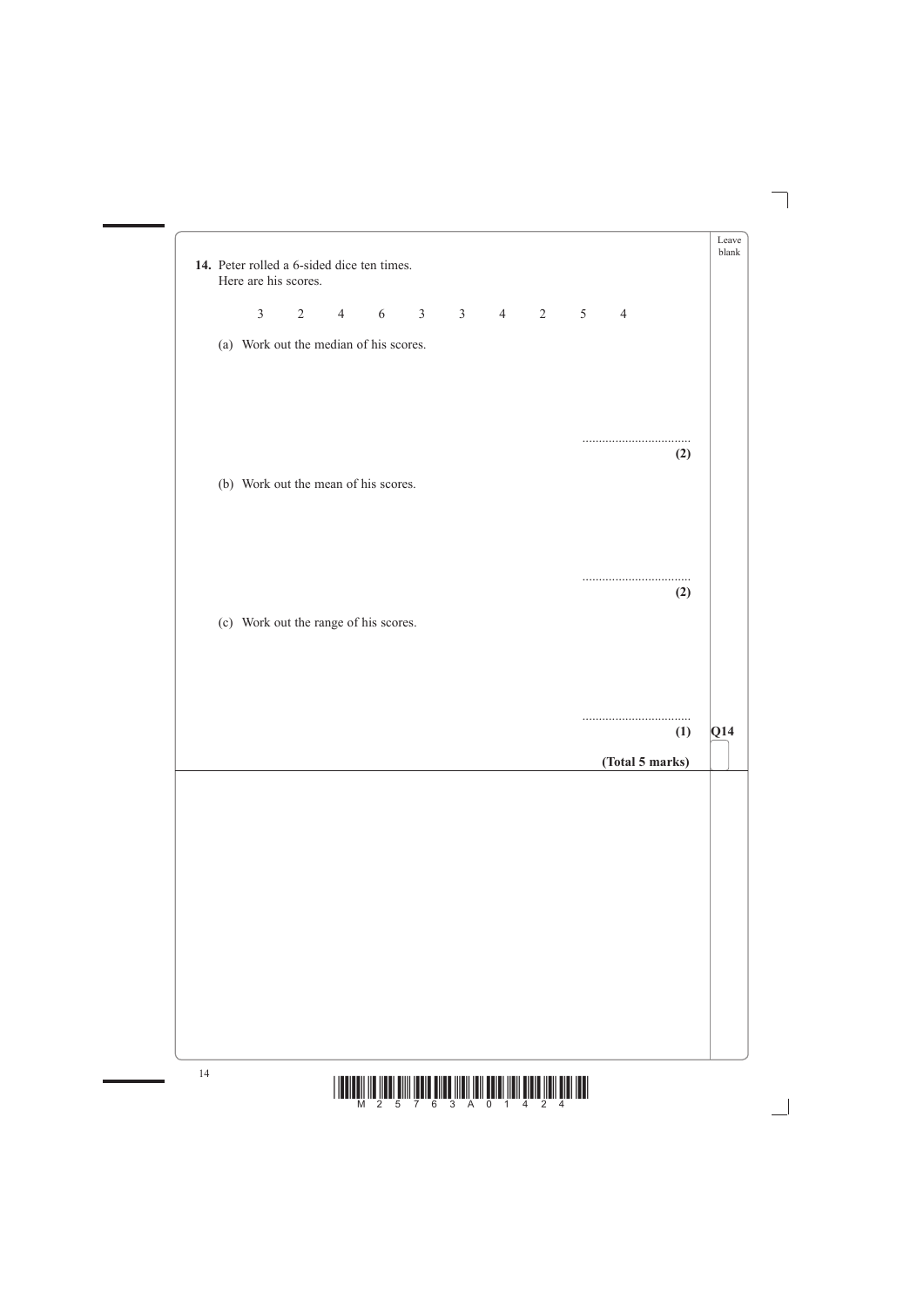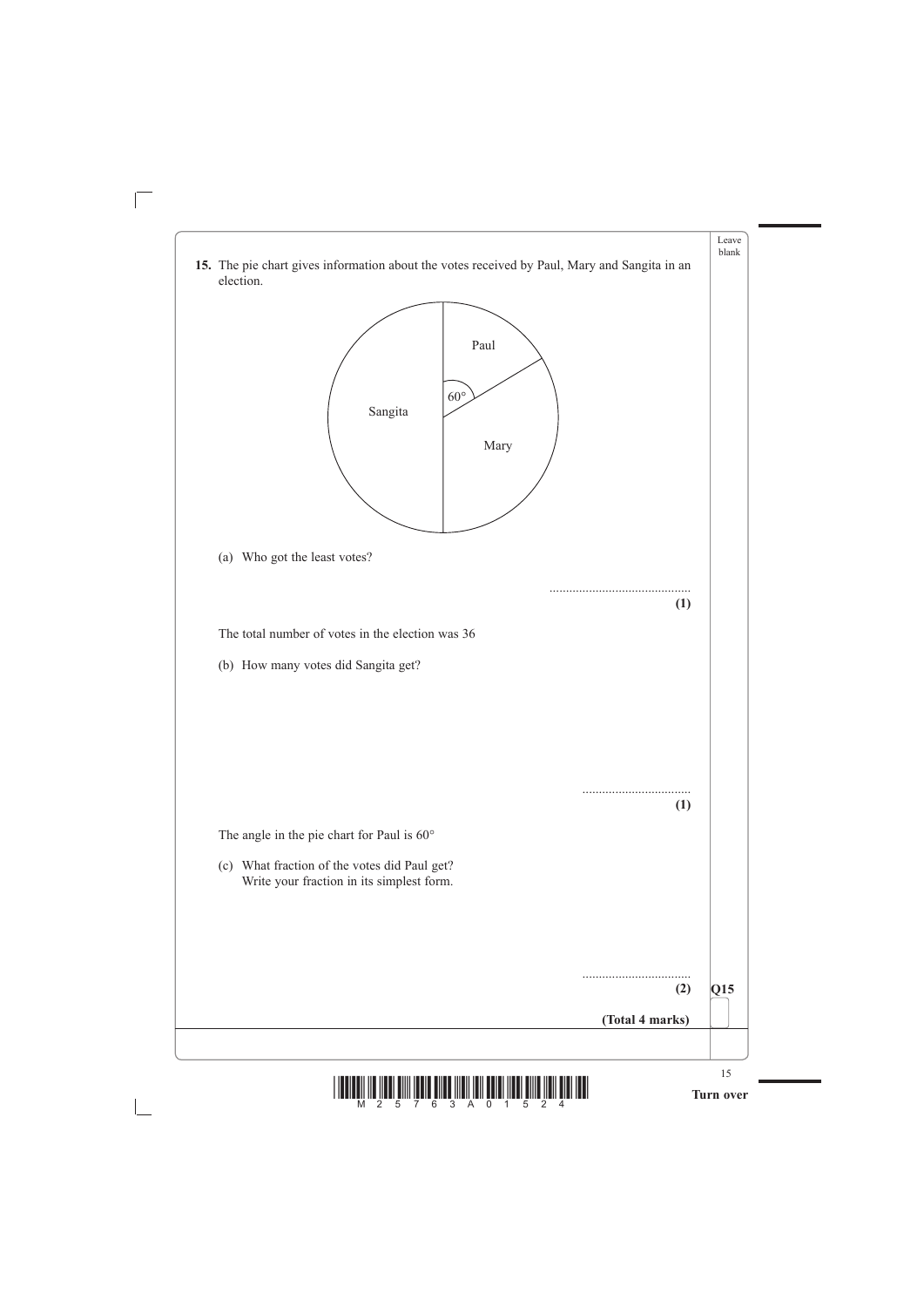|                                                                                  | 16. Use your calculator to work out | 4.7<br>$9.4 - 3.5$ |        |              |                 |
|----------------------------------------------------------------------------------|-------------------------------------|--------------------|--------|--------------|-----------------|
| Write down all the figures on your calculator display.                           |                                     |                    |        |              |                 |
|                                                                                  |                                     |                    |        |              |                 |
|                                                                                  |                                     |                    |        |              |                 |
|                                                                                  |                                     |                    |        |              |                 |
|                                                                                  |                                     |                    |        |              |                 |
|                                                                                  |                                     |                    |        |              |                 |
|                                                                                  |                                     |                    |        |              | (Total 2 marks) |
|                                                                                  | $6x - 7 = 38$                       |                    |        |              |                 |
| 17. Solve                                                                        |                                     |                    |        |              |                 |
|                                                                                  |                                     |                    |        |              |                 |
|                                                                                  |                                     |                    |        |              | (Total 2 marks) |
| 18. The two-way table shows some information about students in Years 7, 8 and 9. | Year 7                              | Year 8             | Year 9 | <b>Total</b> |                 |
| Can swim                                                                         |                                     | 61                 | 74     |              |                 |
| <b>Cannot</b> swim                                                               | 33                                  |                    |        | 60           |                 |

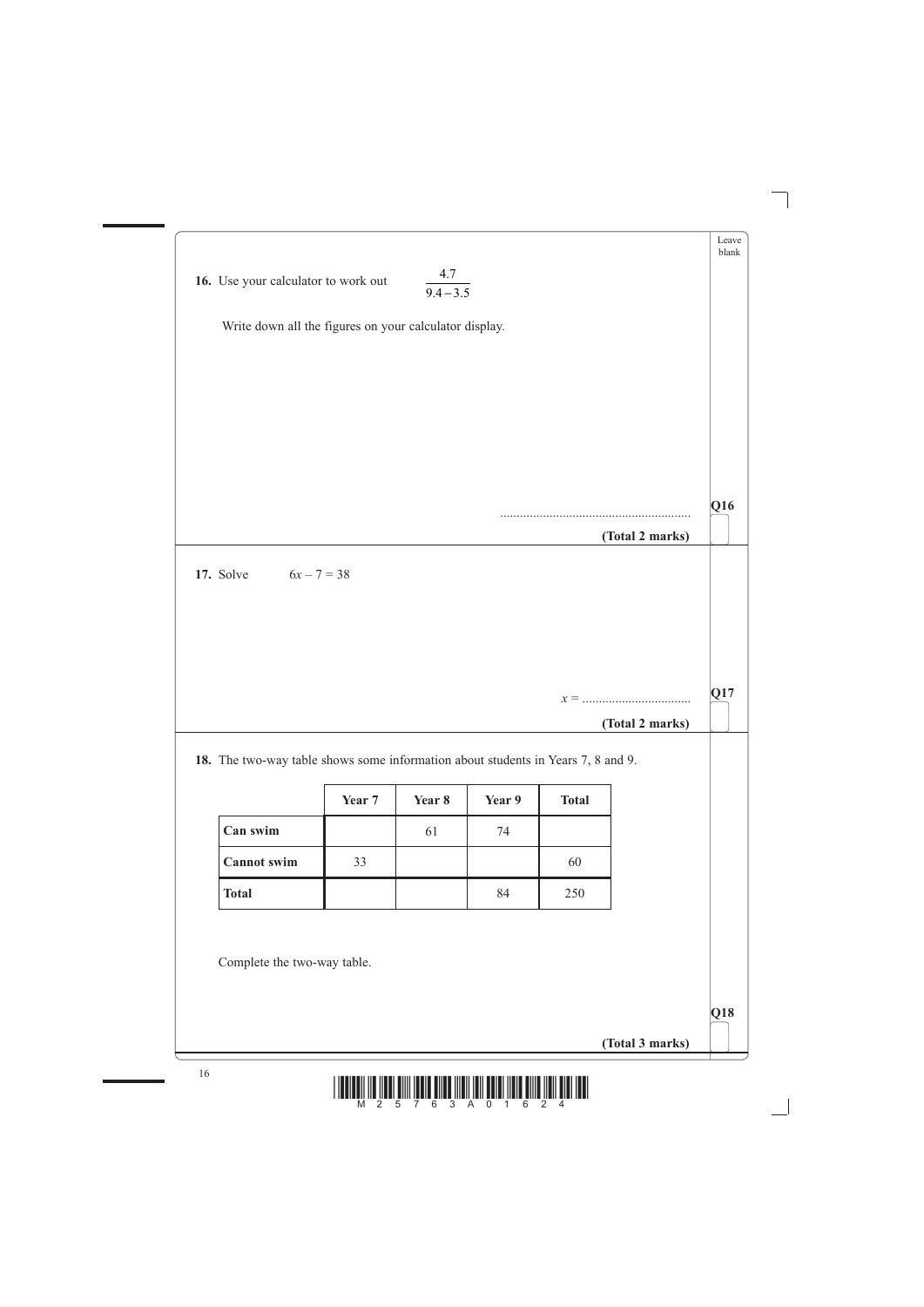

|                                                                                                                        |              | Leave<br>blank |
|------------------------------------------------------------------------------------------------------------------------|--------------|----------------|
| 19. Jamie goes on holiday to Florida.<br>The exchange rate is $£1 = 1.70$ dollars.                                     |              |                |
|                                                                                                                        |              |                |
| He changes £900 into dollars.                                                                                          |              |                |
| (a) How many dollars should he get?                                                                                    |              |                |
|                                                                                                                        |              |                |
|                                                                                                                        |              |                |
|                                                                                                                        |              |                |
|                                                                                                                        |              |                |
|                                                                                                                        |              |                |
|                                                                                                                        |              |                |
|                                                                                                                        |              |                |
|                                                                                                                        |              |                |
|                                                                                                                        |              |                |
|                                                                                                                        | (2)          |                |
| After his holiday Jamie changes 160 dollars back into pounds.<br>The exchange rate is still $\pounds1 = 1.70$ dollars. |              |                |
| (b) How much money should he get?                                                                                      |              |                |
| Give your answer to the nearest penny.                                                                                 |              |                |
|                                                                                                                        |              |                |
|                                                                                                                        |              |                |
|                                                                                                                        |              |                |
|                                                                                                                        |              |                |
|                                                                                                                        |              |                |
|                                                                                                                        |              |                |
|                                                                                                                        |              |                |
|                                                                                                                        |              |                |
|                                                                                                                        | $f$ .<br>(2) | Q19            |

 $\overline{\Box}$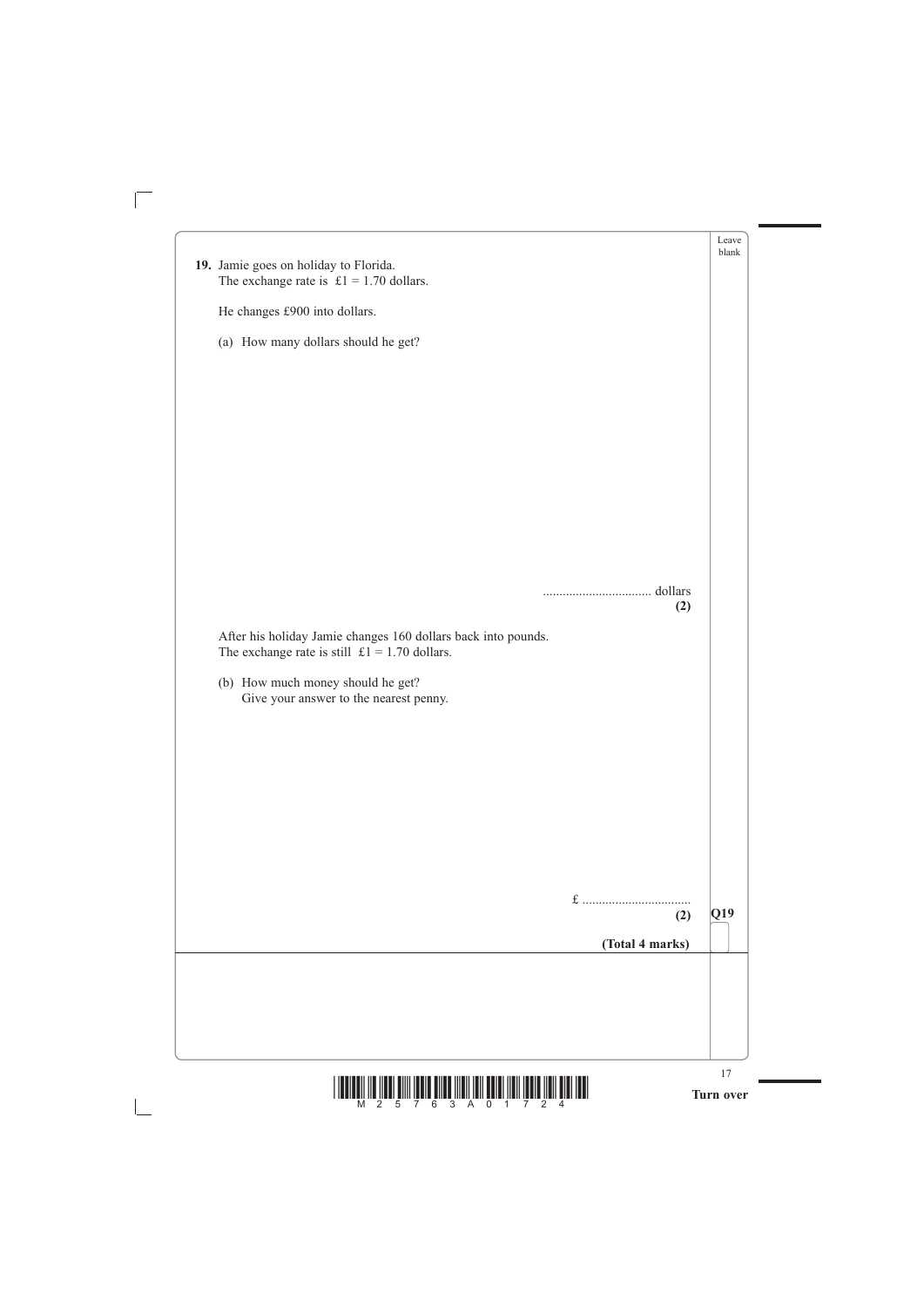

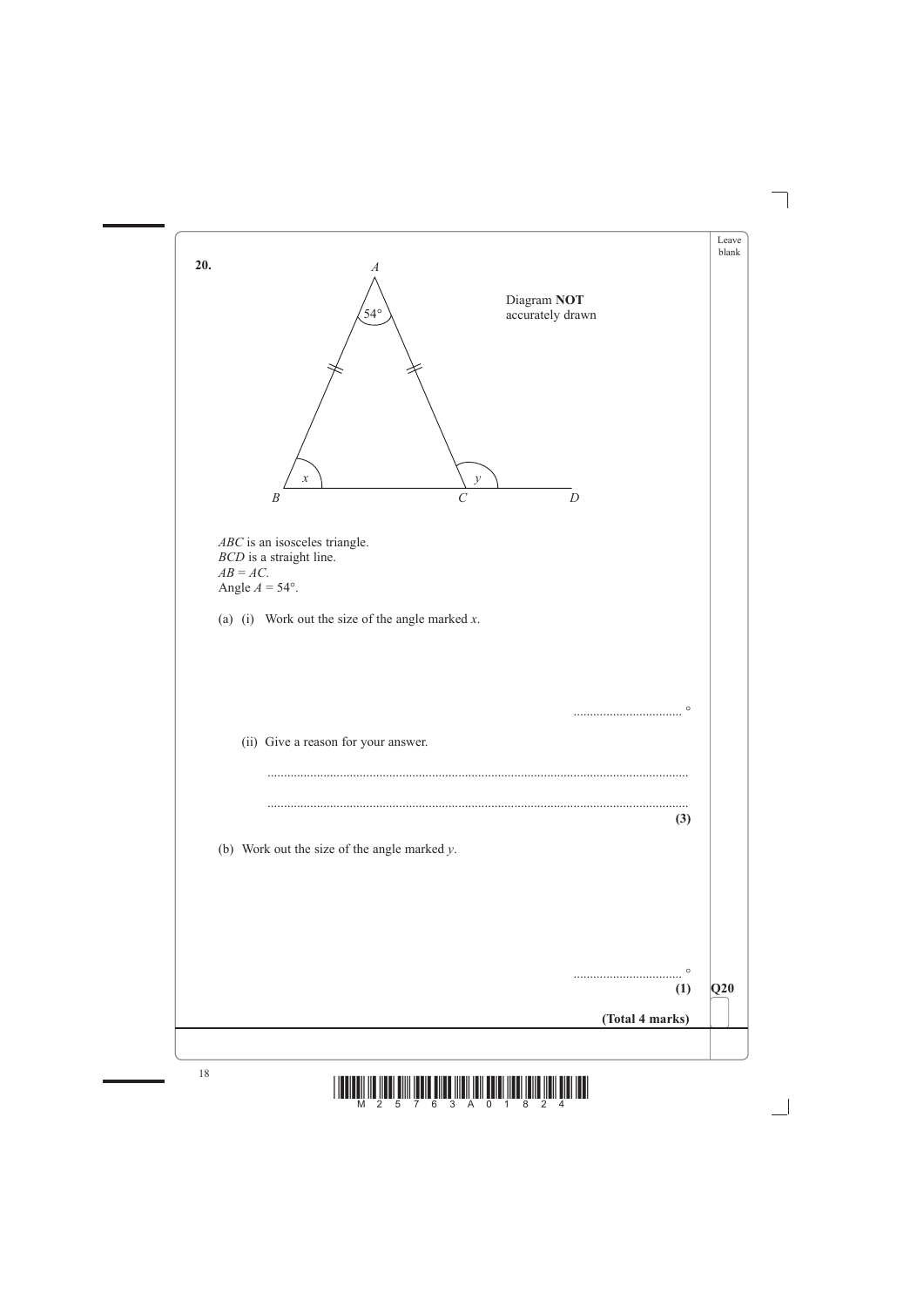

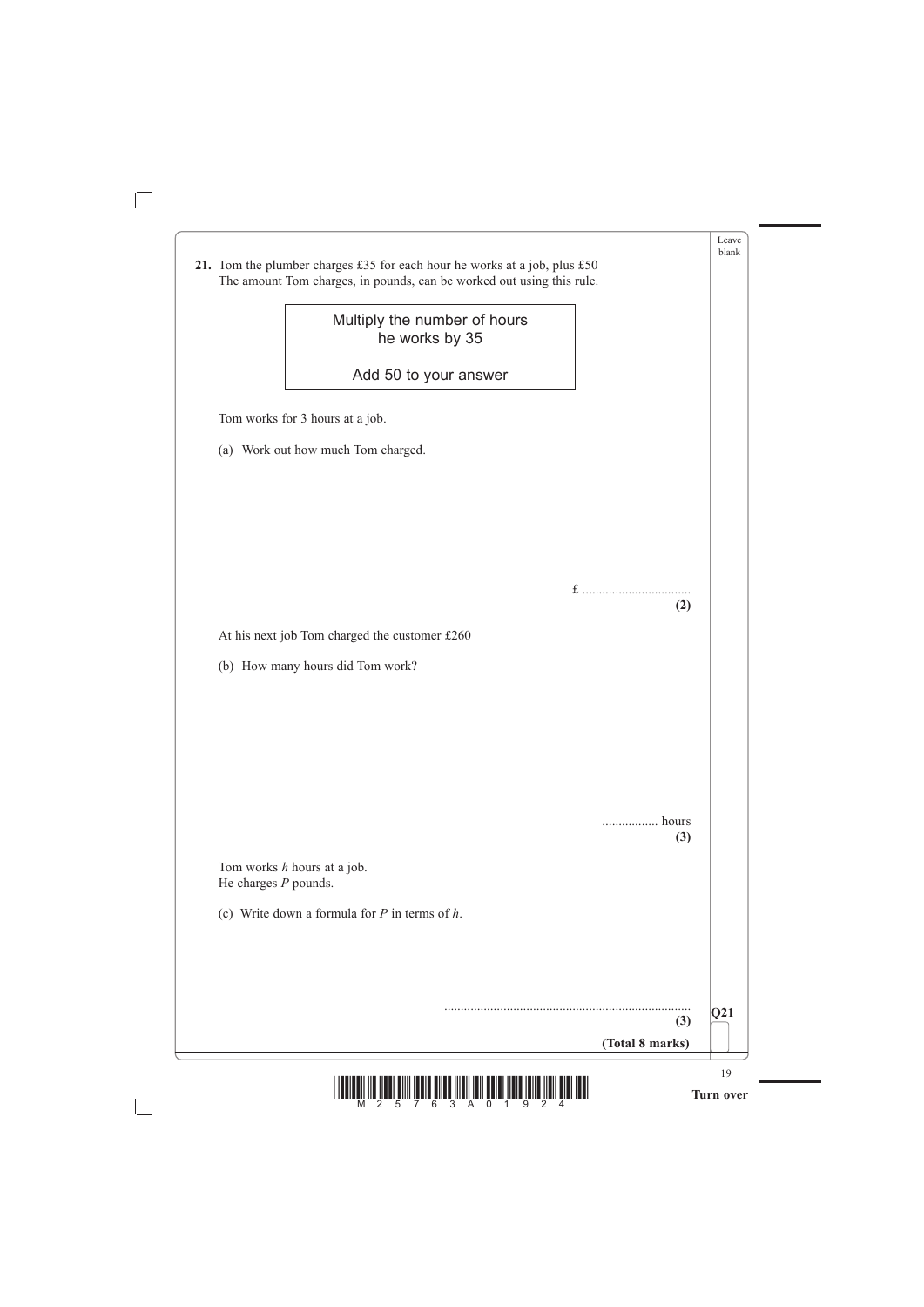



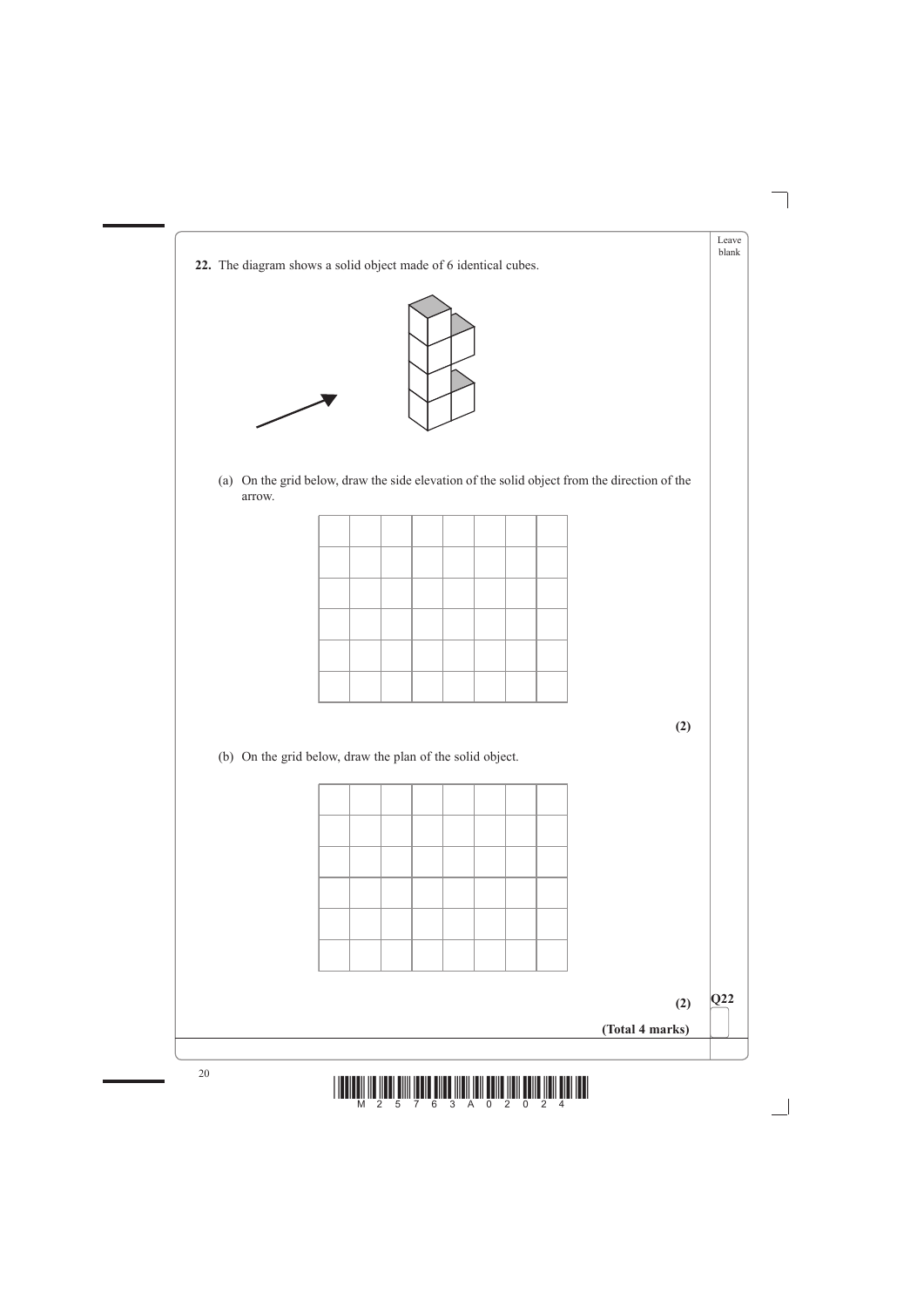



 $\sqrt{\phantom{a}}$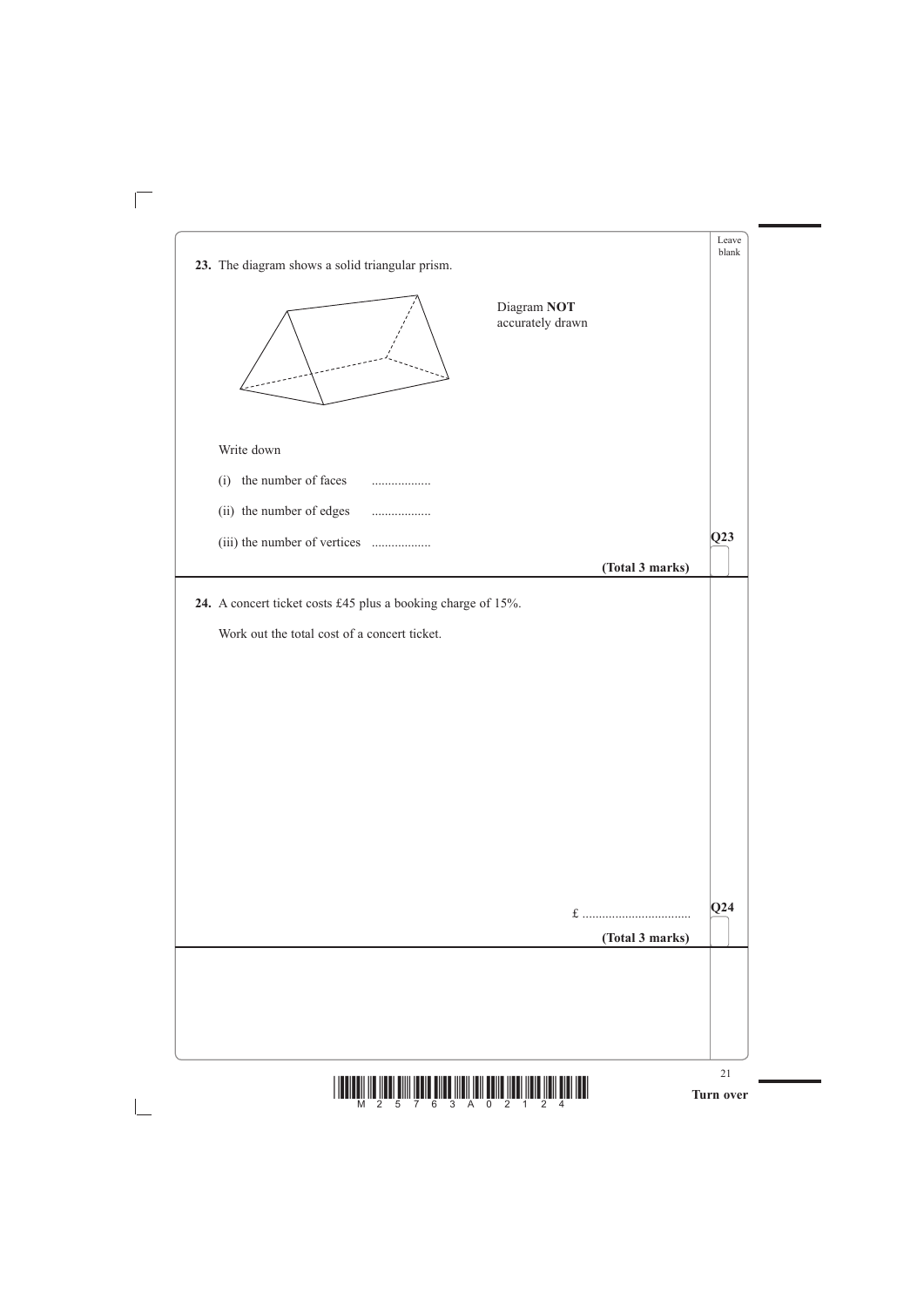

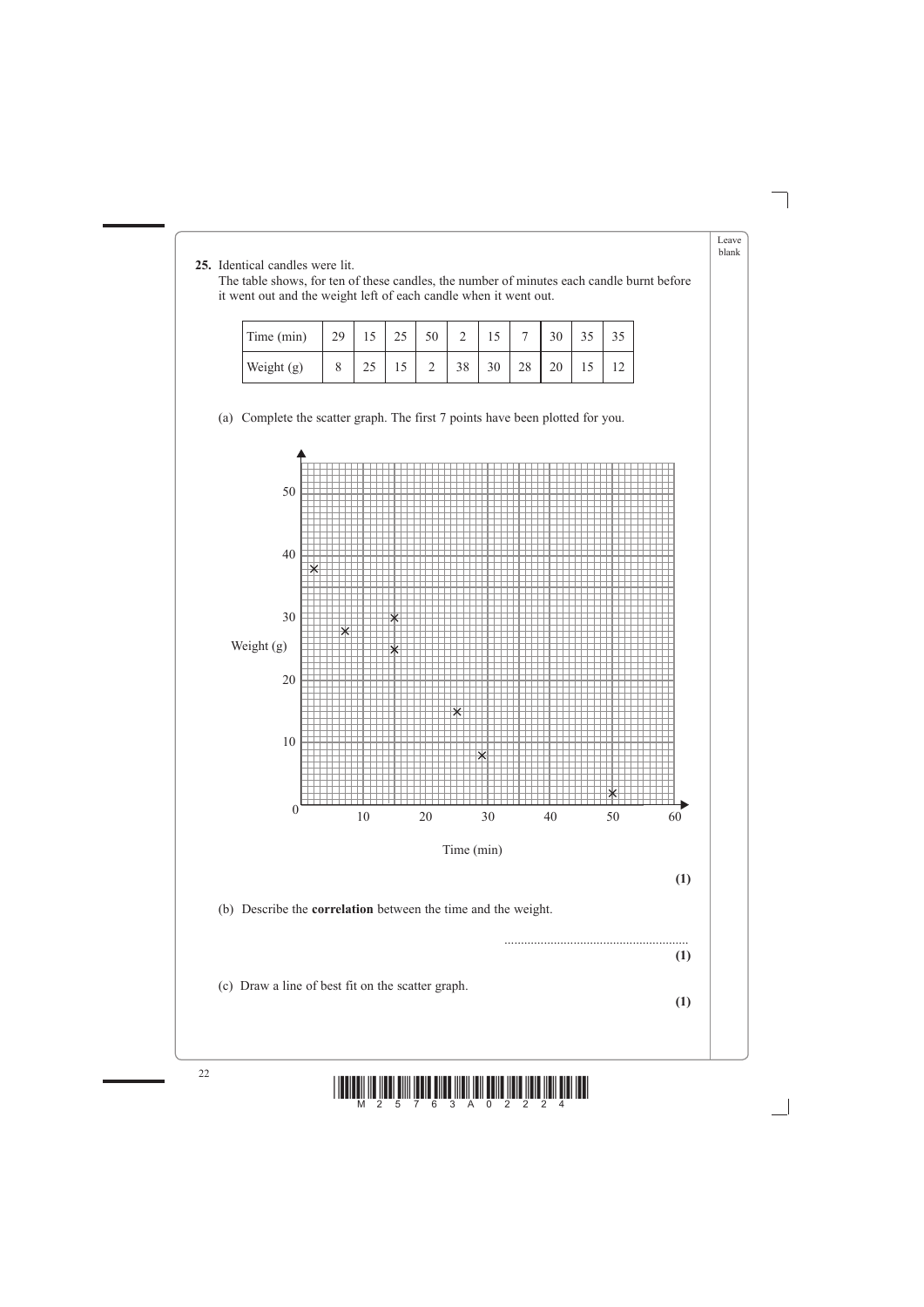

|                                                                             | Leave<br>blank                                                                            |
|-----------------------------------------------------------------------------|-------------------------------------------------------------------------------------------|
| A candle burnt for 20 minutes.                                              |                                                                                           |
|                                                                             | (d) (i) Use your line of best fit to estimate the weight of this candle when it went out. |
|                                                                             |                                                                                           |
| Another candle had a weight of 10g when it went out.                        |                                                                                           |
|                                                                             |                                                                                           |
| before it went out.                                                         | (ii) Use your line of best fit to estimate the number of minutes this candle burnt        |
|                                                                             |                                                                                           |
|                                                                             | $\overline{\text{Q25}}$<br>(2)                                                            |
|                                                                             | (Total 5 marks)                                                                           |
| 26. Here is a list of the ingredients needed to make scones for 4 people.   |                                                                                           |
|                                                                             |                                                                                           |
| <b>Scones</b>                                                               |                                                                                           |
| Ingredients for 4 people                                                    |                                                                                           |
| 200 g of flour                                                              |                                                                                           |
| 2<br>eggs<br>50 g of currants                                               |                                                                                           |
| 100 $\overline{m}$ of milk                                                  |                                                                                           |
|                                                                             |                                                                                           |
| Work out how much of each ingredient is needed to make scones for 6 people. |                                                                                           |
|                                                                             |                                                                                           |
|                                                                             |                                                                                           |
|                                                                             |                                                                                           |
|                                                                             |                                                                                           |
|                                                                             |                                                                                           |
|                                                                             |                                                                                           |
|                                                                             |                                                                                           |
|                                                                             |                                                                                           |
|                                                                             | $\overline{\textbf{Q26}}$                                                                 |

 $\sqrt{\phantom{a}}$ 

 $\mathbb{R}$